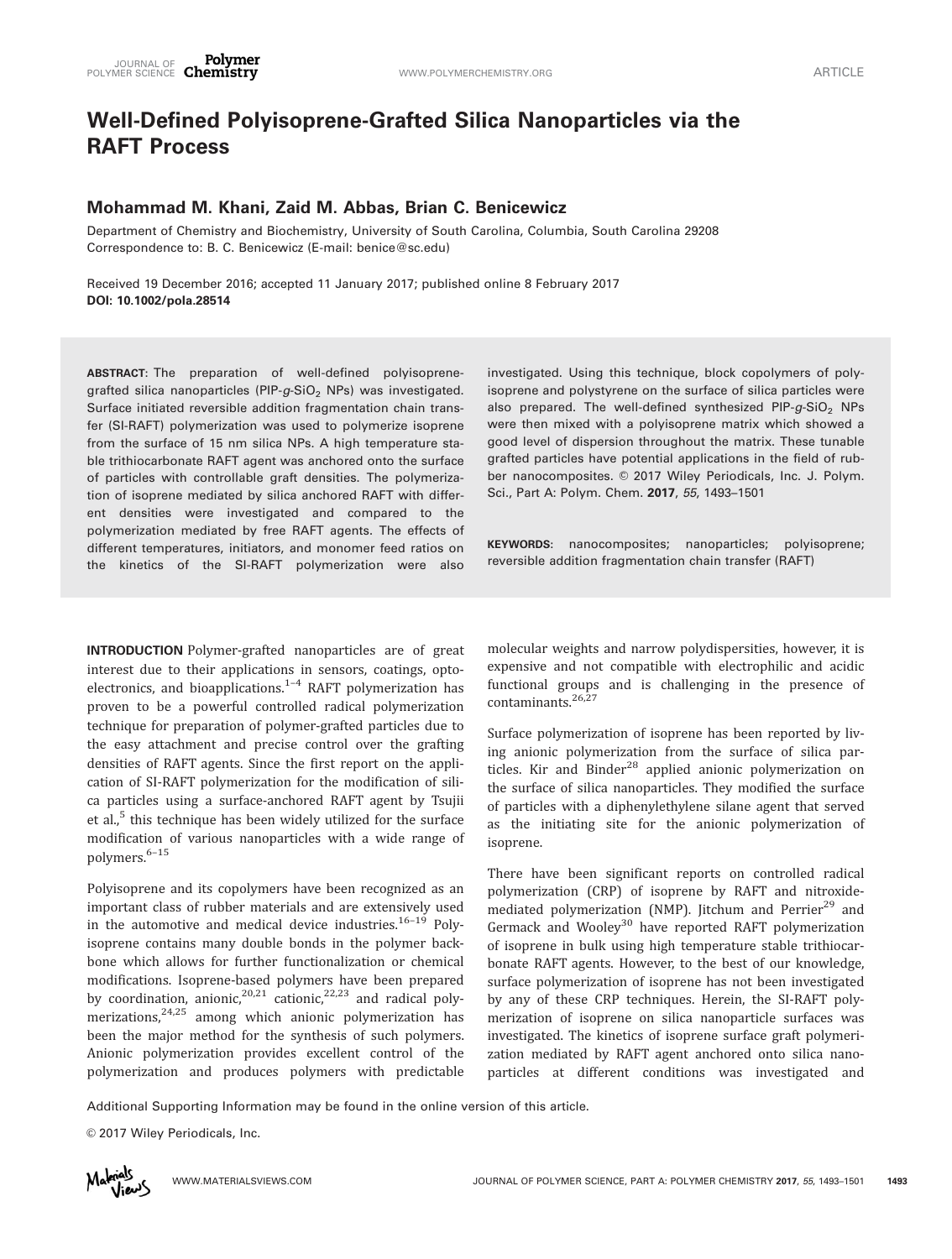compared with the RAFT polymerization kinetics mediated by free RAFT agents. Homopolymer and block copolymers were also prepared and characterized. Well-defined PIP-g- $SiO<sub>2</sub>$  NPs were then mixed with a polyisoprene matrix and the resulting composite was characterized.

#### EXPERIMENTAL

## **Materials**

Isoprene was obtained from TCI America and was purified by passage over a neutral alumina prior to use. The RAFT agent 2- (((dodecylthio)carbonothioyl)thio)propanoic acid (DoPAT) (97%) was generously donated by Boron Molecular. Spherical  $SiO<sub>2</sub>$  nanoparticles with a diameter of  $15 \pm 4$  nm were purchased from Nissan Chemical Co. Tetrahydrofuran (THF) (HPLC grade, Fisher), dicumyl peroxide (DCP) (Acros, 99%), di-tertbutyl peroxide (dTBP) (Acros, 99%), azobisisobutyronitrile (AIBN) (Acros, 98%), dicyclohexylcarbodiimide (Acros, 99%), 4-(dimethylamino)pyridine (Acros, 99%), 2-mercaptothiazoline (Acros, 98%), and 3-aminopropyldimethylethoxysilane (Gelest, 95%) were used as received.

#### Polymerization of Isoprene Mediated by Free DoPAT

In a typical polymerization, isoprene (2g, 30 mmol), DoPAT (35 mg, 0.1 mmol), dicumyl peroxide (2.7 mg, 0.01mol), and THF (2.8 mL) with a ratio between species of [monomer]:  $[CTA]:$ [initiator] = 300:1:0.1 were added to a Schlenk tube. The mixture was degassed by three freeze-pump-thaw cycles, filled with nitrogen, and then the Schlenk tube was placed in a 115  $\degree$ C oil bath. The polymerization was stopped by quenching in ice water. Molecular weights were measured using gel permeation chromatography (GPC) in THF which was calibrated with polystyrene standards.

#### Preparation of DoPAT-Functionalized Silica Nanoparticles

A solution (20 mL) of colloidal silica particles (30 wt % in methyl isobutyl ketone) was added to a two-necked round bottom flask and diluted with 35 mL of THF. Dimethylmethoxy-n-octylsilane (0.1 mL) was added to improve dispersibility along with 3-aminopropyldimethylethoxysilane (0.7 mL, 5 mmol) and the mixture was refluxed for 5 h under nitrogen protection. The reaction was then cooled to room temperature and precipitated in a large amount of hexanes (300 mL). The particles were then recovered by centrifugation and dispersed in THF using sonication, then precipitated in hexanes again. The amine-functionalized particles were then dispersed in 40 mL of THF for further reaction. Then 2.5 g (5.5 mmol) of activated DoPAT was prepared similarly to a procedure described previously<sup>9</sup> and added dropwise to a THF solution of the aminefunctionalized silica nanoparticles (40 mL, 6 g) at room temperature. After complete addition, the solution was stirred overnight. The reaction mixture was then precipitated into a large amount of methanol (400 mL). The particles were recovered by centrifugation at 3000 rpm for 5 min. The particles were then redispersed in 30 mL THF and precipitated in methanol. This dissolution–precipitation procedure was repeated two more times until the supernatant layer after centrifugation was colorless. The yellow DoPATfunctionalized silica nanoparticles were dried at room temperature and analyzed using UV-Vis spectroscopy to determine the chain density using a calibration curve constructed from standard solutions of free DoPAT. The RAFT agent density of the particles was calculated to be  $100 \mu \text{mol/g}$  of grafted NPs  $(0.42 \text{ chains/nm}^2)$ .

## RAFT Polymerization of Isoprene from DoPAT-Functionalized Silica Nanoparticles

In a typical polymerization, isoprene (1.42 g, 21 mmol), DoPAT-g-silica NPs with surface density of 0.10 mmol/g  $(0.7g, 70 \mu \text{mol})$ , THF  $(2.2 \mu L)$ , and dicumyl peroxide initiator  $(7.0 \mu \text{mol})$  with a ratio between species of  $[$ monomer $]$ :  $[CTA]:$ [initiator] = 300:1:0.1 were added to a Schlenk tube. The particles were dispersed into the solution via sonication for 1 min and subsequently the mixture was degassed by three freeze-pump-thaw cycles, filled with nitrogen, and then the Schlenk tube was placed in an oil bath for the desired time and temperature. The polymerization was stopped by quenching in ice water. NMR spectroscopy was used to determine conversion of monomer comparing the monomer peak with the ones of internal standard (anisole). The resultant polymer grafted particles were then precipitated into a large amount of methanol and centrifuged at 8000 rpm for 5 min and the particles were dispersed back into THF.

## Preparation of Poly(Isoprene-b-Styrene)-Grafted Silica NPs

To make block copolymer-grafted particles, the surface polymerization of isoprene on 0.23 g of DoPAT-g-silica NPs with graft density of 79  $\mu$ mol/g was performed similar to that described in the previous section. The resulting  $PIP-g-SiO<sub>2</sub>$ NPs were dissolved in 5 mL of THF and excess amount of styrene and AIBN  $(0.94 \mu \text{mol})$  were added to a Schlenk tube. The mixture was degassed by three freeze-pump-thaw cycles, filled with nitrogen, and then the Schlenk tube was placed in a 65  $\degree$ C oil bath for 8 h. The polymerization was stopped by quenching in ice water. The resultant polymer grafted particles were precipitated into a large amount of isopropanol and centrifuged at 5000 rpm for 8 min and the particles were dispersed back into 5 mL of THF. The precipitation and centrifugation steps were repeated one more time to obtain the block copolymer anchored particles.

# General Procedures for Cleaving Grafted Polymer from Particles

In a typical experiment, 50 mg of polyisoprene-grafted silica particles were dissolved in 4 mL of THF. Aqueous HF (49%, 0.2 mL) was added, and the solution was allowed to stir at room temperature overnight. The solution was poured into a PTFE Petri dish and allowed to stand in a fume hood overnight to evaporate the volatiles. The recovered polymer was then dissolved in THF and analyzed by GPC.

# Preparation of Polyisoprene Nanocomposite Filled with  $PIP-g-SiO<sub>2</sub> NPs$

A PIP-g-SiO<sub>2</sub> NPs sample  $(M_n = 26 \text{ Kg/mol}, D = 1.5)$  in THF was mixed with a solution of free polyisoprene  $(M_n = 77 \text{ kg})$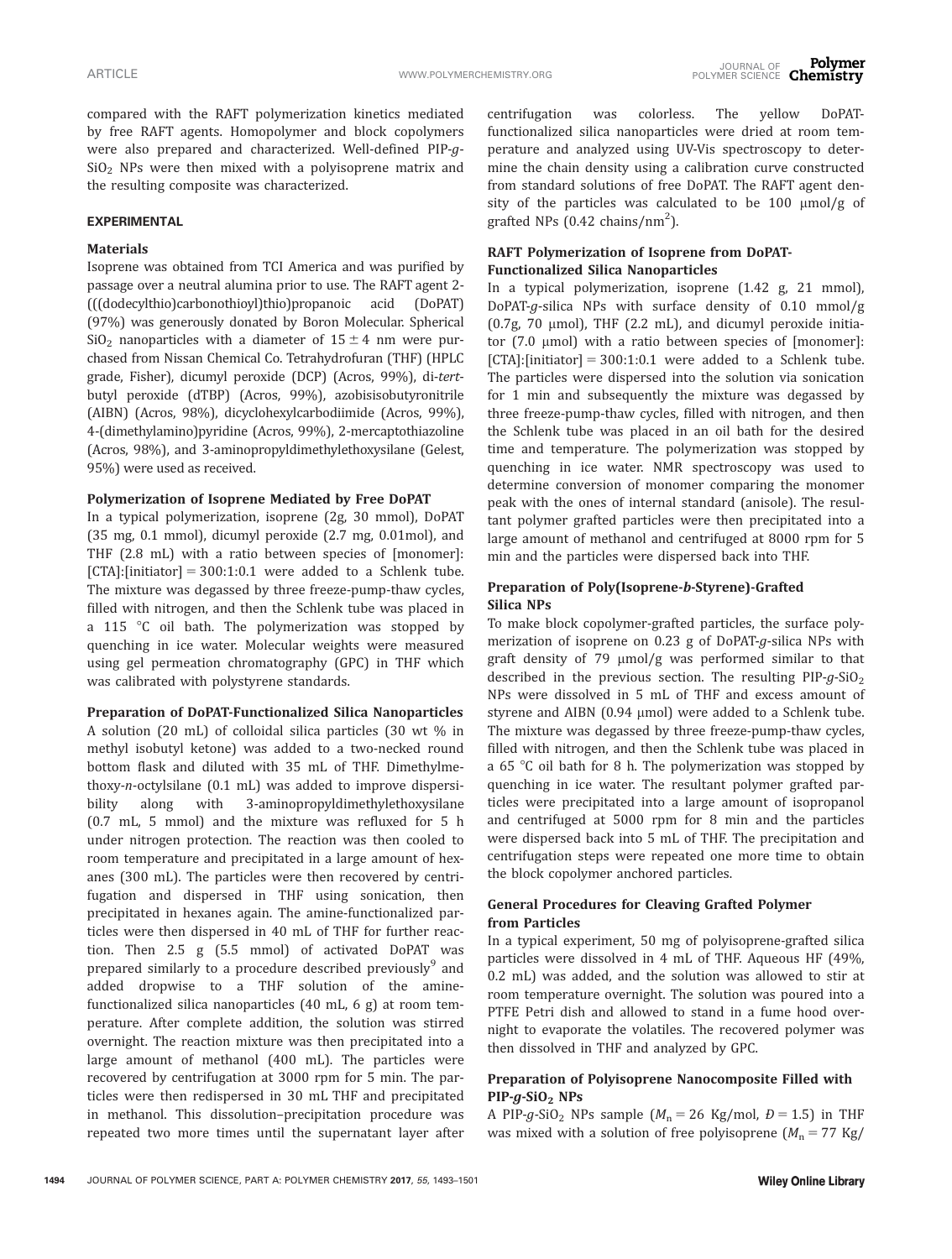

SCHEME 1 Polymerization of isoprene mediated by free DoPAT RAFT agent.

mol,  $D = 1.4$ ) in THF in appropriate quantities at room temperature. The solution was stirred for 10 min and was cast in a Petri dish and dried in vacuum for 24 h. The final film was used for further characterizations.

Polymer

## Instrumentation

NMR spectra of products were recorded on a Varian 300 spectrometer using  $CDCl<sub>3</sub>$  as a solvent and anisole as internal standard. Molecular weights and dispersity  $(D)$  were measured using a Polymer Labs PL-GPC-120 gel permeation chromatograph (GPC) associated with a 515 HPLC pump, a 2410 refractive index detector, and three Styragel columns. The columns consisted of HR1, HR3 and HR4 which have corresponding effective molecular weight ranges of 100 to 5000, 500 to 30,000, and 5000 to 500,000, respectively. The GPC used tetrahydrofuran (THF) as eluent at 30  $\degree$ C and a flow rate of 1.0 mL/min with the calibration of polystyrene standards obtained from Polymer Laboratories. TGA characterization was operated using a TA Instruments Q5000 with a heating rate of 10 °C/min form 25 °C to 1000 °C under nitrogen flow. Transmission electron microscopy (TEM) images were obtain using a Hitachi H8000 TEM operating at an accelerating voltage of 200 kV. The composite sample was cryomicrotomed at  $-120$  °C into 100 to 150 nm slices using a diamond knife.

# RESULTS AND DISCUSSION

#### Polymerization of Isoprene Mediated by Free DoPAT

Before performing the RAFT polymerization of isoprene on the surface of NPs, detailed studies on the polymerization of isoprene mediated by free RAFT agents were conducted. Previous studies of the polymerization of isoprene by the RAFT technique indicated that selecting a suitable RAFT agent is necessary for successful control. Jitchum and Perrier<sup>29</sup> compared the use of two types of RAFT agents in the polymerization of isoprene, a dithiobenzoate derivative 4 cyanopentanoic acid dithiobenzoate (CPDB) and a trithiocarbonate derivative 2-ethylsulfanylthiocarbonyl sulfanylpropionic acid ethyl ester (ETSPE) at 60 and 120  $^{\circ}$ C. At 60  $^{\circ}$ C both RAFT agents produced low monomer conversions and polymers with broad polydispersities. Upon increasing the temperature to 120  $^{\circ}$ C, degradation of CPDB was observed leading to an uncontrolled polymerization. However, ETSPE mediated polymerizations showed a continuous growth of polymer chains without any loss of RAFT agent suggesting that a high temperature stable RAFT agent is needed for this reaction. Herein, in this study, we employ 2-((dodecylthio) carbonothioyl)thio)propanoic acid (DoPAT), a high temperature stable RAFT agent.

Scheme 1 shows the synthetic procedure of the RAFT polymerization of isoprene mediated by free DoPAT in solution. The polymerization was performed with the feed ratio of [monomer]/[CTA]/[initiator] = 300:1:0.1 at 115  $\degree$ C under inert gas conditions. The kinetic results for the solution RAFT polymerization of isoprene are shown in Figure 1 (GPC data shown in Fig. 2). A linear relationship between monomer consumption and time over the conversion range studied implies a constant radical concentration throughout the polymerization. The controlled nature of the polymerization was demonstrated by the linear increase of  $M_n$  with respect to monomer conversion. Molecular weights were in general agreement with theoretical molecular weights, and molecular weight distributions were generally narrow (~1.2) These results were in agreement with previous studies



FIGURE 1 (a) First-order kinetic plots and (b) dependence of molecular weight (solid line,  $M_{n, \text{ theory}}$ ) on the conversion for the SI-RAFT polymerization of isoprene on silica nanoparticles; high surface density (triangle, 100 µmol/g, 0.42 ch/nm<sup>2</sup>); low surface density (diamond, 32 µmol/g, 0.14 ch/nm<sup>2</sup>); free DoPAT, (circle). All polymerizations were conducted under identical conditions with the ratio of  $[monomer]: [CTA]: [initiator] = 300:1:0.1$ .

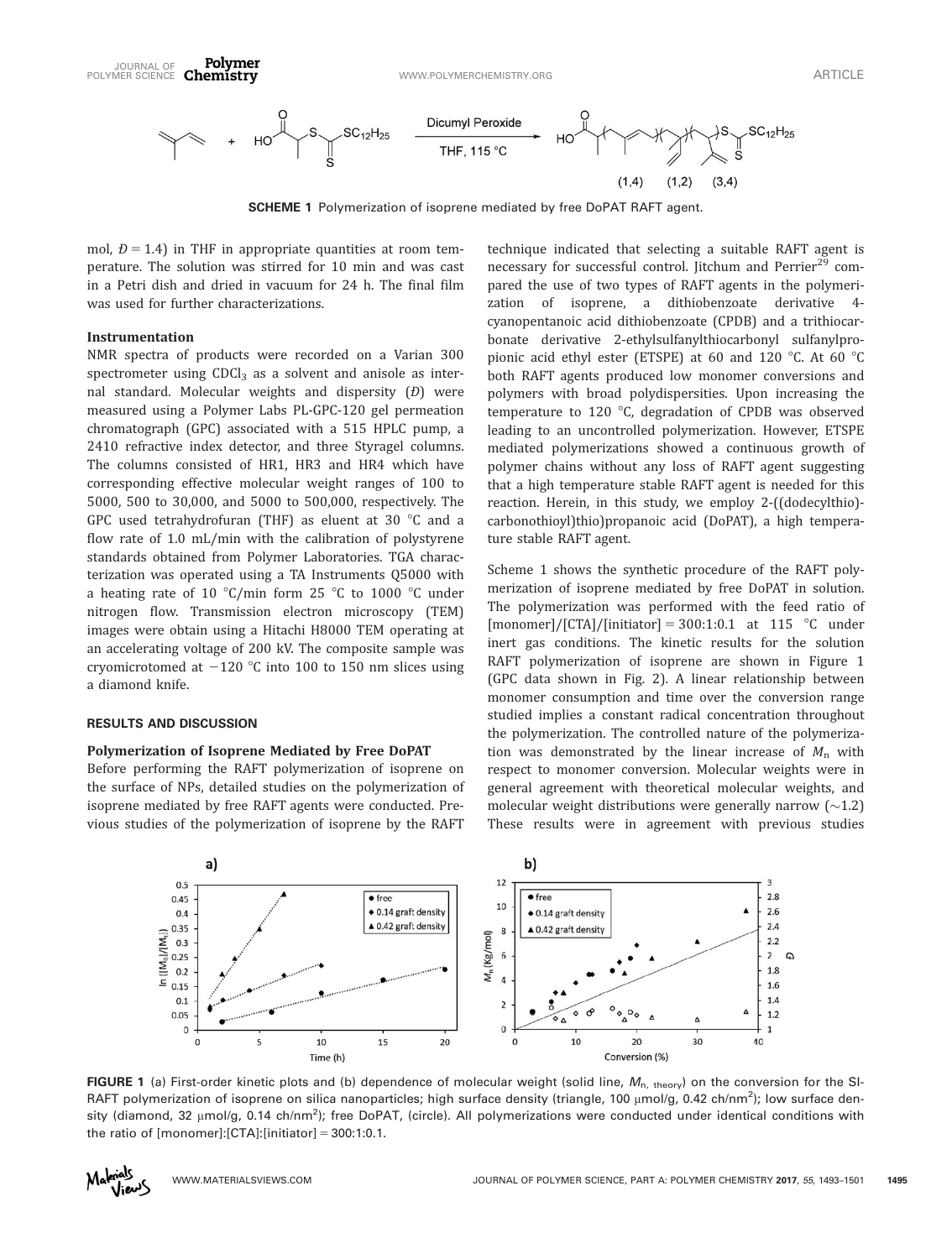

FIGURE 2 GPC traces of polyisoprene prepared from RAFT polymerization mediated by free DoPAT in THF for (a) 6% conversion,  $M_n = 2500$ ; (b) 12.2% conversion,  $M_n = 4500$ ; (c) 19% conversion,  $M_n = 5800$ ; [monomer]:[CTA]:[initiator] = 300:1:0.1.

reported by Jitchum and Perrier $^{29}$  and Germack and Wooley<sup>30</sup> and confirmed that the trithiocarbonate RAFT agent selected for the current studies was suitable for high temperature RAFT polymerizations.

## RAFT Polymerization of Isoprene from DoPAT-Functionalized Silica Nanoparticles

To perform the polymerization of isoprene onto the surface of particles, modification of the surface was required. Attachment of DoPAT chain transfer agent was carried out in two steps according to the literature. Following the attachment of aminosilane molecules onto the particles' surface, the amino-

functionalized silica particles were reacted with activated DoPAT to give DoPAT-grafted  $SiO<sub>2</sub>$  NPs (DoPAT-g-SiO<sub>2</sub>) (Scheme 2). The attachment of DoPAT onto silica nanoparticles was confirmed by UV-Vis spectrometry. The amount of RAFT agent anchored onto the modified silica nanoparticles was determined quantitatively by comparing the absorption at about 300 nm for the DoPAT anchored silica nanoparticles to a standard absorption curve made from known amounts of the free DoPAT. Using this method DoPAT- $q$ -SiO<sub>2</sub> NPs with densities of 100  $\mu$ mol/g (0.42 chains/nm<sup>2</sup>) and 32  $\mu$ mol/gr  $(0.14 \text{ chains/nm}^2)$  were synthesized and used to study the SI-RAFT polymerization of isoprene.

To perform the surface polymerization of isoprene, DoPAT-g- $SiO<sub>2</sub>$  particles need to be dispersed in a solvent medium that should be polar enough to disperse silica particles and yet able to dissolve nonpolar polyisoprene chains. In this work, tetrahydrofuran (THF) was used as a suitable solvent for the dispersion of silica particles combined with excess monomer as a solvent for the polyisoprene chains. It was found that when the THF to monomer ratio  $(v/v)$  was smaller than 1, partial gelation of the polymerization occurred. This gelation could be due to the inter-particle polymeric radical coupling which normally occurs at high concentration of particles. $31$ Therefore, a solvent to monomer ratio of 1 was maintained in all polymerizations.

The molar ratio of [initiator]/[CTA] was set to 0.1. This ratio is low enough to minimize termination by surface anchored polymeric radical recombination and also helped minimize the amount of free polymer derived from the initiator and yet maintains a moderate polymerization rate.<sup>5,6,9</sup> When a reaction was conducted with a higher ratio of initiator ([initiator]/ $[CTA] = 0.3$ , partial gelation of the polymerization solution was observed after 4 h and complete gelation was



**SCHEME 2** Preparation of PIP- $q$ -SiO<sub>2</sub> NPs.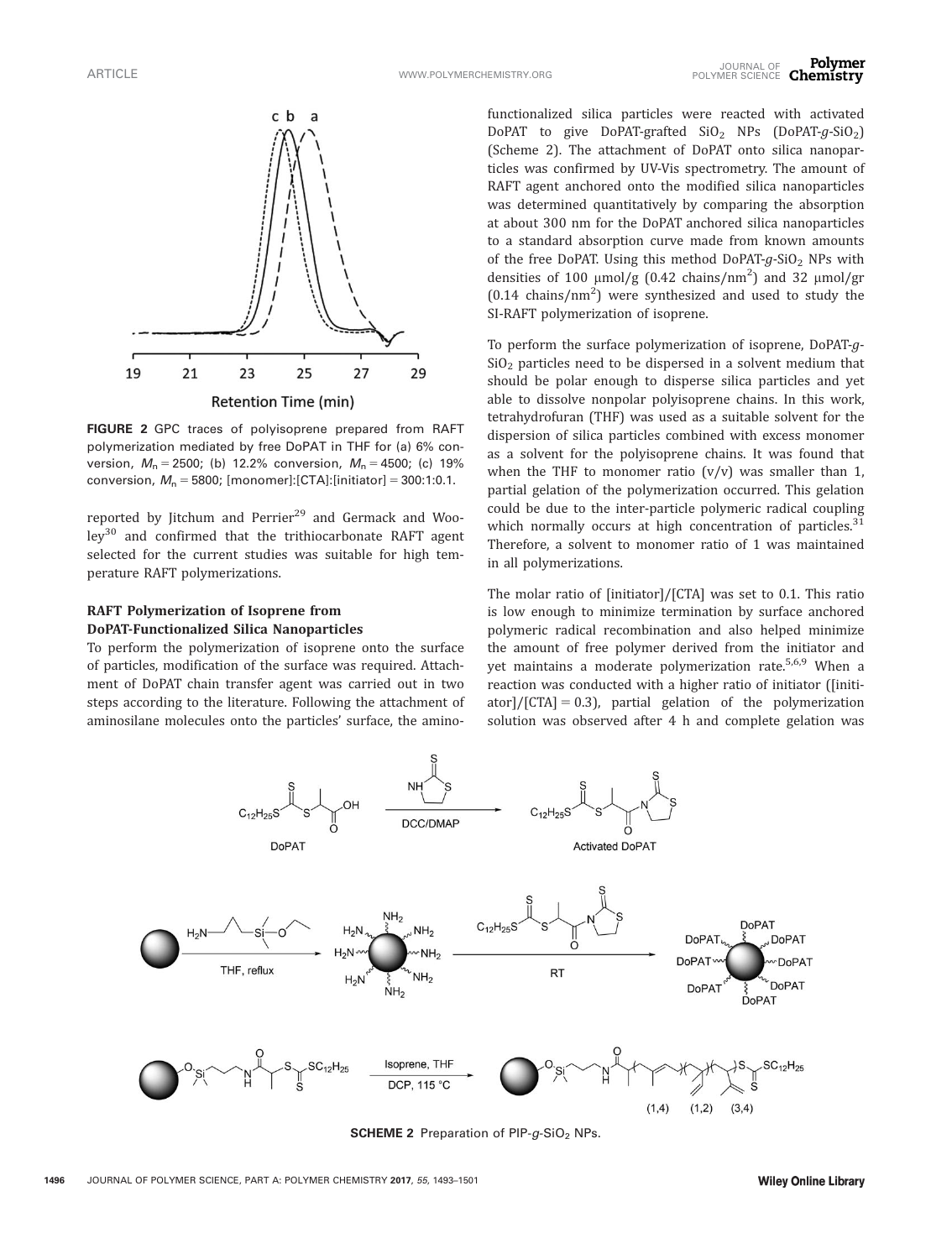| Sample No.     | Initiator   | [M]:[CTA]:[1] | Temp. $(^{\circ}C)$ | Reaction Time (h) | Conversion (%) | $M_n$ (kg/mol) | Ð    |
|----------------|-------------|---------------|---------------------|-------------------|----------------|----------------|------|
|                | <b>AIBN</b> | 300:1:0.1     | 75                  |                   | 8              | 2.7            | 1.1  |
| 2              | <b>AIBN</b> | 300:1:0.1     | 75                  | 23                | 23             | 4.9            | 1.09 |
| 3              | <b>DCP</b>  | 300:1:0.1     | 95                  |                   | 15             | 4.6            | 1.17 |
| $\overline{4}$ | <b>DCP</b>  | 300:1:0.1     | 115                 | 7                 | 38             | 9.7            | 1.25 |
| 5              | <b>DCP</b>  | 300:1:0.3     | 115                 | 7                 |                | Gelation       |      |
| 6              | <b>DCP</b>  | 10,000:1:0.1  | 115                 | 24                |                | 44             | 1.4  |
| 7              | <b>dTBP</b> | 300:1:0.1     | 135                 |                   | 27             | 8.1            | 1.17 |
| 8              | dTBP        | 2.000:1:0.1   | 135                 | 8                 |                | 27             | 1.45 |

**TABLE 1** Data for the SI-RAFT Polymerization of Isoprene on DoPAT-g-SiO<sub>2</sub> NPs (0.42 ch/nm<sup>2</sup>) Using Different Initiators at Various Temperatures and Conditions

observed after 7 h (Sample 5 in Table 1). This experiment showed that a low ratio of [initiator]/[CTA] is essential for controlling the graft polymerization of isoprene.

Polymer

The SI-RAFT polymerizations of isoprene were studied at two different RAFT agent densities of 100 µmol/gr (0.42 chains/nm<sup>2</sup>) and 32  $\mu$ mol/gr (0.14 chains/nm<sup>2</sup>) to investigate the effect of grafting densities on the polymerization and were compared with the polymerization mediated by free DoPAT. All reactions were conducted under identical conditions using dicumyl peroxide as the initiator at 115  $\degree$ C and with the ratio between species of [monomer]:  $[CTA]:$ [initiator] = 300:1:0.1. The polymerizations were conducted at low conversion range to avoid possible gelation or interparticle radical coupling. $31$  The results of the kinetic studies for the SI-RAFT polymerization of isoprene mediated by surface anchored RAFT agents (two graft densities) and free RAFT agent are shown in Figure 1. The graphs show a linear relationship between monomer consumption and time for all cases over the range of conversion studied, which indicates a constant free radical concentration during the polymerization. The results in Figure 1 also show that the molecular weight increased linearly with monomer conversion for all polymerizations, measured molecular weights were in general agreement with the theoretical molecular weights, and molecular weight distributions were generally narrow. However, the rates of the polymerizations mediated by surface anchored RAFT agents were apparently higher than the polymerization mediated by free RAFT agent under identical conditions. Also, in the case of anchored RAFT agent systems, the polymerization with higher DoPAT density proceeded at a higher rate compared to the system with lower DoPAT density. This trend is opposite that observed in the RAFT polymerization of styrene where the polymerization rate decreased at increasing RAFT agent density. In another comparison between the free and graft RAFT polymerization rates, isoprene behaved similar to styrene where free polymerization rates were lower than grafted polymerization rates but opposite that of methyl methacrylate.<sup>9</sup> From the limited data available in the literature at this time, it is still difficult to discern definitive trends in polymerization rates in these systems. Another difference between the grafted and free RAFT polymerization of isoprene was

observed in the GPC results. A collection of GPC traces of polyisoprene prepared by free RAFT (Fig. 2) and grafted RAFT polymerization (after cleaving from the NPs) (Fig. 3) are shown. In previous works on the graft polymerization of styrene from nanoparticle surfaces using RAFT, considerable low molecular weight tailing and high molecular weight humps were observed due to the surface radical migration effect and termination by recombination.<sup>5,6</sup> In our work, no apparent high molecular weight hump is observed for the graft polymerization even at monomer conversions up to 38%. However, an apparent low molecular weight shoulder peak was observed at about 26 min elution time which is equivalent to 900 Da molecular weight. Our first hypothesis was that this low molecular peak could be due to the presence of the surfactants used in the manufacture of silica particles which were cleaved along with the grafted polymer chains from the particles. To evaluate the origin of this peak, the eluents were collected after passing through the GPC columns, separated, and analyzed by FTIR spectroscopy.



FIGURE 3 GPC traces of polyisoprene prepared from RAFT polymerization mediated by grafted RAFT agents in THF for (a) 18% conversion,  $M_n = 4600$ ; (b) 30% conversion,  $M_n = 7200$ ; (c) 38% conversion,  $M_n = 9700$ ; [monomer]: [CTA]: [initiator] = 300:1:0.1.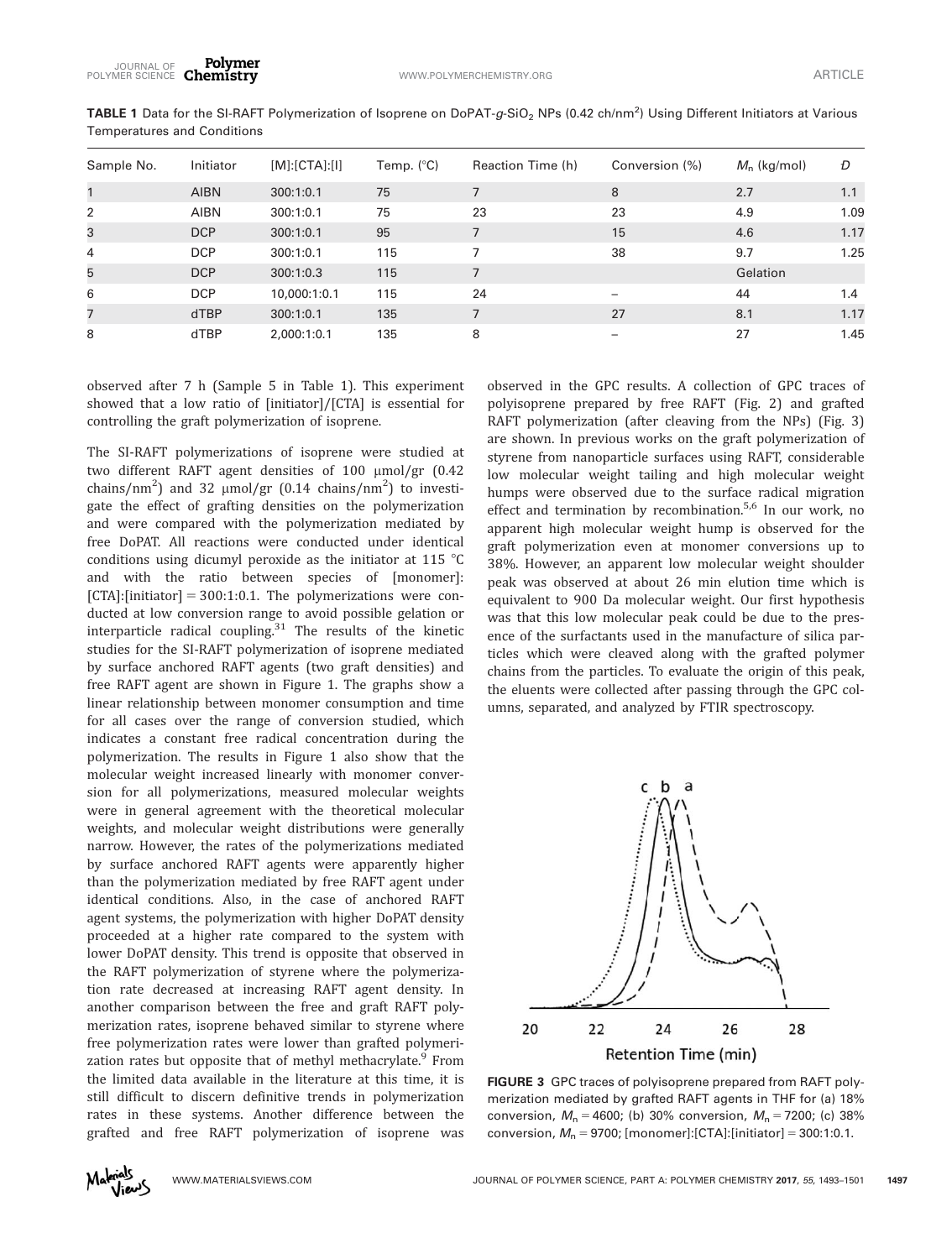

FIGURE 4 FTIR spectra of the collection of two different eluent peaks from the GPC of cleaved polyisoprene.

Figure 4 shows the FTIR spectra of the polymer and the residual peaks. The strong peaks at 1000 to 1150  $\text{cm}^{-1}$  in the residual sample are ascribed to the  $Si$ -O-Si bonds probably from small molecules emanating from the etched particles after chain cleavage by HF. The broad peak at 3200 to 3600  $\text{cm}^{-1}$  could also be ascribed to the OH moieties from the silica particles and/or surfactants present on particles. To further evaluate and ensure this hypothesis, a sample of bare silica particles was etched by HF with the same method for polymer chain cleavage explained earlier and analyzed by GPC. The GPC trace of this sample is shown in Figure 5 and compared with the cleaved polyisoprene and clearly shows a strong peak that matches the low molecular weight shoulder peak observed in the GPC of the cleaved polyisoprene sample. These results indicate that the shoulder peak could be ascribed mostly to the surfactants and stabilizers used in the manufacture of silica and small molecules produced from the silica particles during the polymer cleavage and not from the SI-RAFT process.

The SI-RAFT polymerization of isoprene was conducted at different temperatures using different initiators with ratios between species of  $[monomer]:[CTA]:[initiator] = 300:1:0.1$ under identical conditions. We observed that polymerization at 75  $\degree$ C using AIBN as the initiator after 7 h showed low



FIGURE 5 GPC traces of cleaved polyisoprene (dashed line) and etched silica (solid line).



FIGURE 6 (a) First-order kinetic plots and (b) dependence of molecular weight (solid line,  $M_{\text{n, theory}}$ ) on conversion for the SI-RAFT polymerization of isoprene on DoPAT- $g$ -SiO<sub>2</sub> NPs with RAFT agent density of 100  $\mu$ mol/g, 0.42 ch/nm<sup>2</sup> at 95 °C (circle) and 115 °C (triangle) using dicumyl peroxide as initiator. All polymerizations were conducted under identical conditions with the ratio of  $[monomer]:[CTA]:[initiator] = 300:1:0.1$ .

conversion and molecular weight with dispersities as low as 1.10 and at longer times this reaction showed higher conversion and molecular weight  $(M_n = 4.9 \text{ Kg/mol})$  with low dispersity (Samples 1 and 2 in Table 1). When the polymerization was conducted at 95  $\degree$ C with dicumyl peroxide as the initiator, the reaction proceeded to higher percent conversion without loss of control (Sample 3 in Table 1). These results are interesting when compared to the results of Jitchum and Perrier<sup>29</sup> and Germack and Wooley<sup>30</sup> for the bulk RAFT polymerization of isoprene at similar temperatures (76 and 90 $\degree$ C) where they observed low conversions and molecular weights (1.5–2 kg/mol) at these temperatures even after much longer reaction times.

The investigation of the effects of reaction temperature on the graft polymerization was further conducted by choosing two temperatures, 95 and 115  $^{\circ}$ C using dicumyl peroxide as the initiator. The kinetic studies of the SI-RAFT polymerization of isoprene at different temperatures is shown in Figure 6. Both polymerizations showed a linear relationship between monomer consumption and time over the conversion range studied. Also a linear increase in molecular weight as a function of conversion was observed. However, at 115 °C conversion of 38% was reached within 7 h, while polymerization at 95  $^{\circ}$ C yielded only 15% conversion within the same time. Relatively low dispersities  $(D < 1.25)$  were maintained at both temperatures for all conversions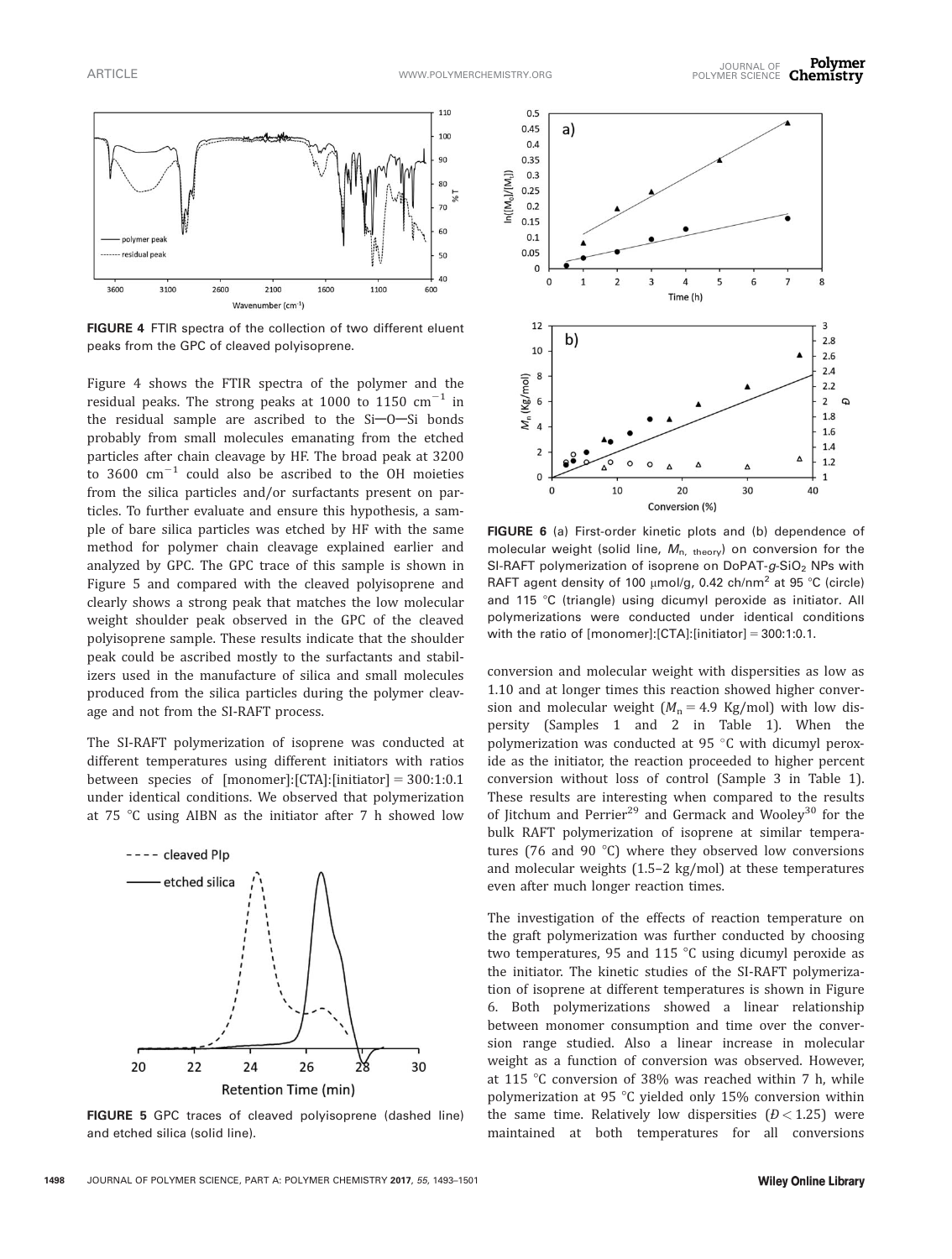

FIGURE 7 (a) First-order kinetic plots and (b) dependence of molecular weight (solid line,  $M_{n, \text{theory}}$ ) on conversion for the SI-RAFT polymerization of isoprene on DoPAT- $g$ -SiO<sub>2</sub> NPs with RAFT agent density of 100  $\mu$ mol/g, 0.42 ch/nm<sup>2</sup> at 115 °C with the ratio of [monomer]:[CTA] of 100 (triangle), 300 (diamond), and 1000 (circle). All polymerizations were conducted at identical conditions with the ratio of  $[CTA]:$ [initiator] = 10.

investigated in this work. The graft polymerization of isoprene was also performed at 135  $\degree$ C using di-tert-butyl peroxide as the initiator and resulted in  $PIP-g-SiO<sub>2</sub>$  NPs with similar low dispersity (Sample 7, Table 1). These results suggest that the SI-RAFT polymerization of isoprene can be performed at a wide range of temperatures with relatively good control over the molecular weight and dispersity. To test if this method is able to produce high molecular weight PIP-g- $SiO<sub>2</sub>$ , a polymerization reaction with high ratio of [monomer]:[CTA] = 2000:1 was conducted at 135 °C using di-tertbutyl peroxide as initiator (Sample 8, Table 1). PIP- $g$ -SiO<sub>2</sub> with polymer molecular weight of 27 kg/mol and  $\hat{D}$  of 1.45 was obtained. In another experiment, a polymerization reaction with [monomer]:  $[CTA] = 10,000:1$  using dicumyl peroxide as initiator at 115  $\degree$ C was performed for 24 h which resulted in PIP-g-SiO<sub>2</sub> with  $M_n = 44$  Kg/mol and  $D = 1.4$ . Note that the molecular weight distribution for the RAFT polymerization of isoprene is generally higher than that of styrenic and acrylic monomers and this could probably be due to the presence of double bonds in the polymer chains which could increase the chance of chain-chain couplings, particularly at higher temperatures and conversions.<sup>30</sup>

To investigate the effects of monomer loading on the SI-RAFT polymerization of isoprene, polymerizations with [monomer]:[CTA] of 100, 300, and 1000 were conducted at 115 °C. A ratio of  $[CTA]:[DCP] = 10$  was kept for all polymerizations. Polymerizations were performed on the particles with the RAFT agent density of 100  $\mu$ mol/gr (0.42 chains/  $\text{nm}^2$ ) under identical reaction conditions. Note that the concentration of monomer remained the same since a volume ratio of monomer/solvent  $= 1$  was maintained for all polymerizations. The results of the kinetic studies are shown in Figure 7 including previous data at 115  $\degree$ C. All the polymerizations showed a linear relationship between the monomer consumption and time and relatively the same rate was observed in all polymerizations. All polymerizations were well controlled as the number-average molecular weights increased in a linear fashion with monomer conversion with relatively low molecular weight distributions  $(<1.25$ ).

 $^{1}$ H NMR spectroscopy of PIP-g-SiO<sub>2</sub> NPs indicated the presence of products of three types of additions, 1,4-addition, 1,2-addition, and 3,4-additon as shown in Figure 8. The peak at  $\sim$ 5.3 ppm is attributed to 1 H of –CH=C(CH<sub>3</sub>)<sub>3</sub> from the 1,4-addition (both *cis* and *trans*), the broad peak at 5.7 to 5.9 ppm to 1 H of  $-CH=CH<sub>2</sub>$  from the 1,2-addition, the one at 4.7 to 4.9 ppm to 2 H of  $-C(CH_3)_3=CH_2$  from the 3,4-addition, and the peak at 4.9 to 5.2 ppm to 2 H of  $-CH=CH<sub>2</sub>$ from the 1,2-addition. In a previous report on the bulk RAFT polymerization of isoprene by Jitchum and Perrier,<sup>29</sup> the product isomer ratios were 75% (1,4), 25% (1, 2 and 3, 4) isomers obtained from the  $^1\mathrm{H}$  NMR. However, in our study the major product was  ${\sim}{88\%}$  1, 4 isomer and the 1, 2 and 3, 4 isomers were together  $\sim$ 12% of product which was independent of monomer conversion. RAFT polymerization



FIGURE 8<sup>1</sup>H NMR spectrum of PIP- $g$ -SiO<sub>2</sub> particles in CDCl<sub>3</sub> with indication of polyisoprene isomers prepared by SI-RAFT polymerization.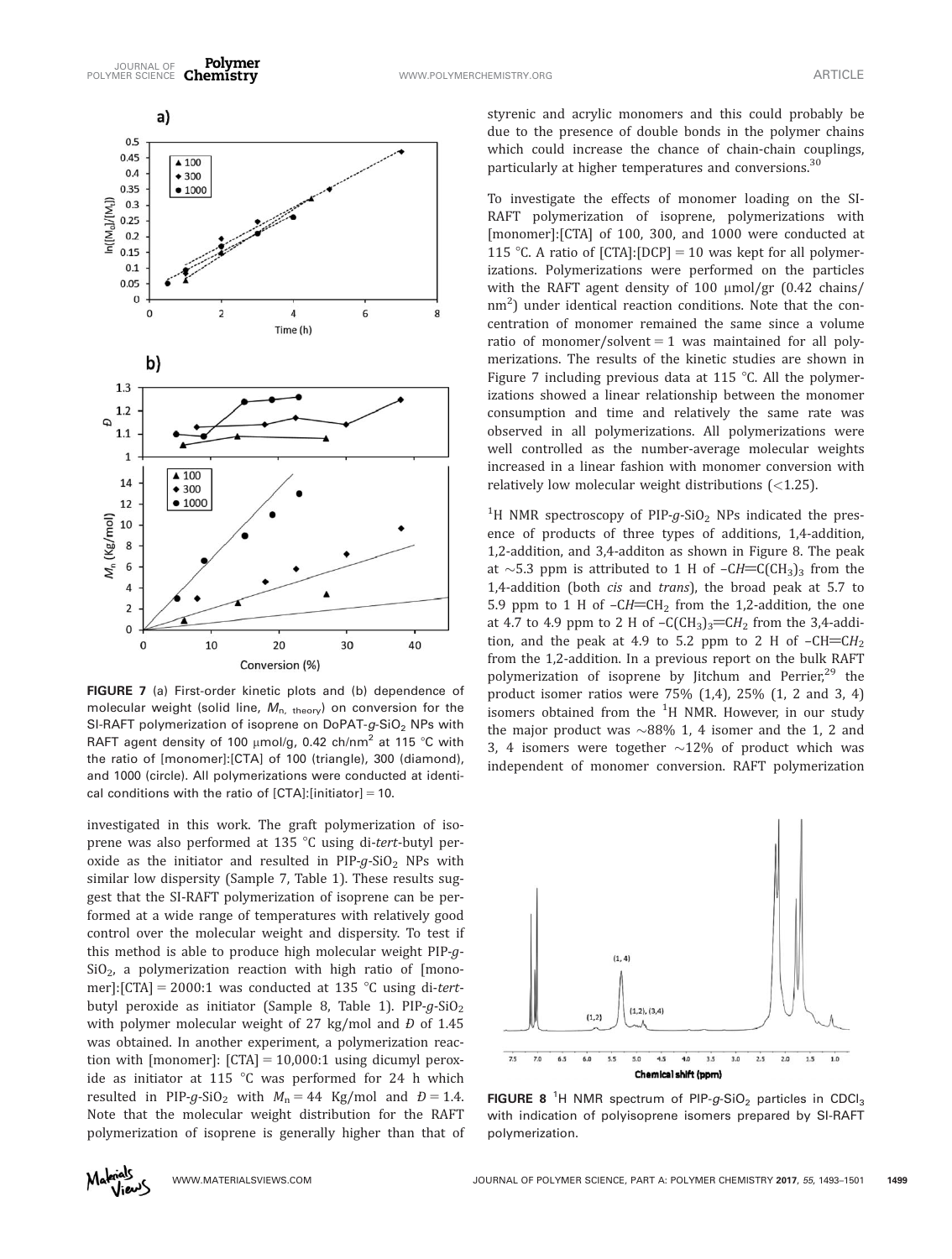

FIGURE 9 GPC traces of the cleaved polyisoprene and polyisoprene-b-polystyrene chains.

of isoprene mediated by free DoPAT gave the same ratio of isomers (Supporting Information Fig. S1).

#### Block Copolymerization

Chain extension reaction was carried out on  $PIP-g-SiO<sub>2</sub>$  NPs. To accomplish this, a recovered sample of  $PIP-g-SiO<sub>2</sub>$  (79  $\mu$ mol/gr,  $M_n = 9.4$  kg/mol,  $D = 1.14$ ) was dissolved in THF and added to a Schlenk tube along with an excess of styrene with AIBN (0.1 equivalent relative to macro-chain transfer agent). Polymerization was conducted at 65  $^{\circ}$ C to afford a diblock copolymer of (PSt-b-PIP)-g-SiO<sub>2</sub> NPs ( $M_n = 23.5$  kg/ mol,  $D = 1.16$ ). Figure 9 shows the shift of molecular weight distribution in GPC after addition of the second block demonstrating the chain extension polymerization. The formation of the block copolymer could be used as a qualitative indication of the livingness of the polymerization from the particle surface. The complete shift of the GPC trace and low polydispersity of the final block copolymer confirmed the living character and high efficiency of the polyisoprene macro-RAFT agents grafted onto silica nanoparticles. TGA analysis was also used to examine the formation of the homopolymer and block copolymer. Figure 10 shows the TGA analysis of the PIP-g-SiO<sub>2</sub> first block and the (PSt-b-PIP)-g-SiO<sub>2</sub> NPs. A



**FIGURE 10** TGA analysis of the prepared DoPAT- $q$ -SiO<sub>2</sub> (dotted line),  $PIP-g-SiO<sub>2</sub>$  (solid line), and (PSt-b-PIP)-g-SiO<sub>2</sub> NPs (dashed line).



FIGURE 11 TEM micrographs of (a) as prepared  $PIP-g-SiO<sub>2</sub>$ NPs and (b) polyisoprene  $(M_n = 62 \text{ Kg/mol})$  nanocomposite filled with 4% loading of PIP- $g$ -SiO<sub>2</sub> NPs ( $M_n = 22$  kg/mol,  $D = 1.4$ ) with chain density of 0.17 ch/nm<sup>2</sup> (scale bars are 200 nm).

weight gain was observed after addition of each block. Using this method, nanocomposites could be designed so that the outer block would be compatible with the matrix and the inner block could impart specific interphase properties.

#### Polyisoprene Nanocomposite Filled with  $PIP-g-SiO<sub>2</sub>$  NPs

The morphology of the grafted silica particles and the dispersion of these particles was examined using transmission electron microscopy (TEM). Figure 11(a) shows the TEM image of a thin layer of  $PIP-g-SiO<sub>2</sub>$  NPs prepared by casting a drop of dilute suspension of the grafted NPs in THF onto a copper grid and evaporating the solvent. To investigate the compatibility of the grafted particles with polyisoprene matrix, a sample of PIP-g-SiO<sub>2</sub> NPs  $(M_n = 22 \text{ kg/mol})$  $D = 1.4$ ) with a chain density of 0.17 ch/nm<sup>2</sup> was synthesized and mixed with polyisoprene matrix  $(M_n = 62 \text{ kg/mol})$ ,  $D = 1.4$ ) through solution mixing and cast in a petri dish. After solvent evaporation, the nanocomposite was sectioned by a cryo-microtome and analyzed by TEM. The chain density of 0.17  $\text{ch/nm}^2$  corresponds to about 110 chains per particle. As shown in the TEM image in Figure 11(b) this density appears to be sufficient to screen the core-core interactions between silica particles leading to randomly dispersed particles throughout the matrix.